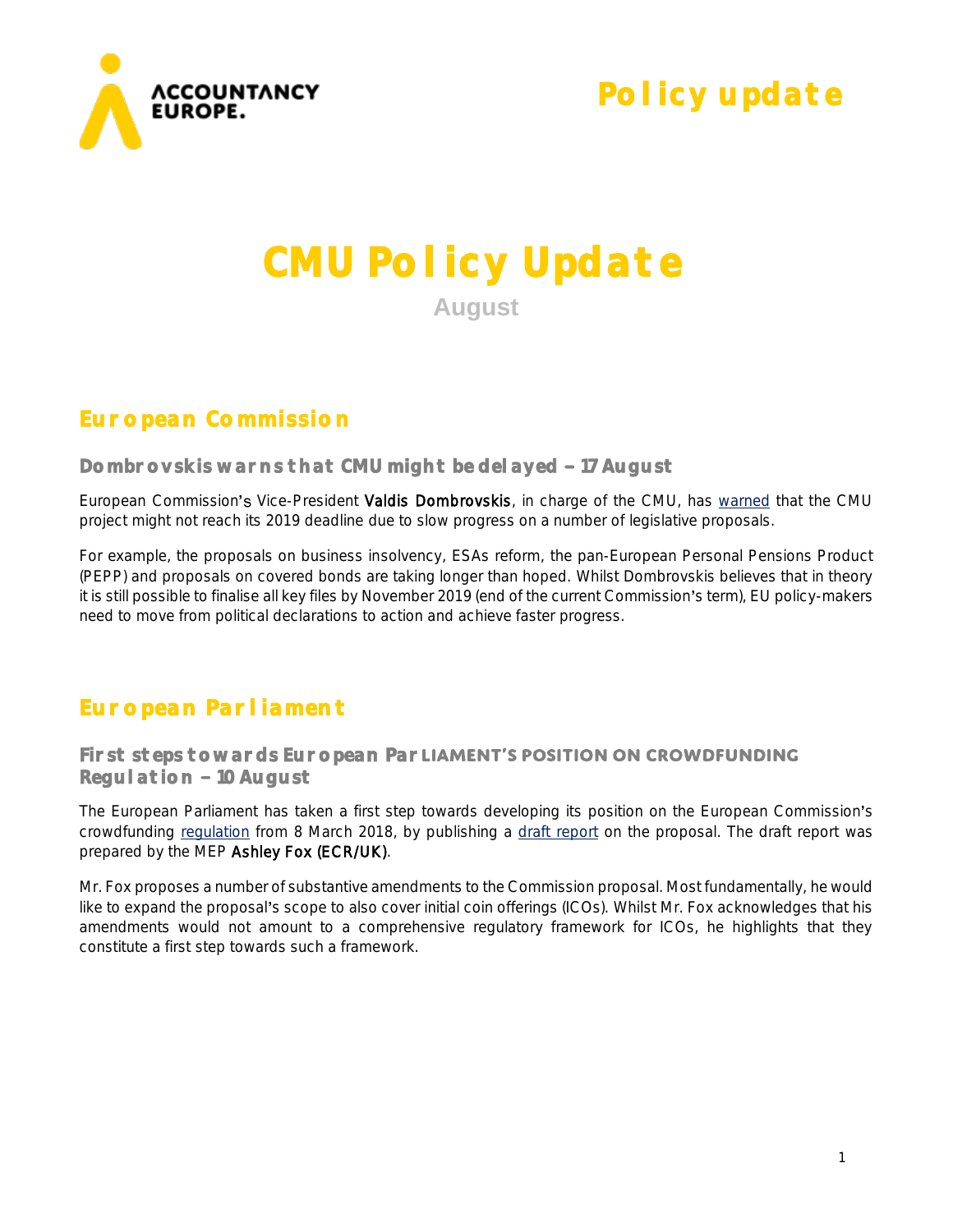Some of the other key changes proposed by Mr. Fox include the following:

- Increase the threshold proposed by the Commission for crowdfunding offers, from EUR 1 million to EUR 8 million
- Enhance the role of national competent authorities (NCAs) in granting authorisation and supervision of the crowdfunding platforms, rather than a strong role for ESMA as envisaged by the Commission
- Differentiate between platforms facilitating the matching of investors and project owners on the one hand, and platforms that determine the pricing and packaging of offers on the other hand. Require different disclosure requirements for both, in order to ensure proportionality
- Allow third country platforms provide their services in Europe, as long as it is ensured that they adhere to the EU standards

At the same time, another [draft report](http://www.europarl.europa.eu/sides/getDoc.do?pubRef=-//EP//NONSGML+COMPARL+PE-625.579+01+DOC+PDF+V0//EN&language=EN) with more minor amendments on the MiFID [adjustments](http://www.europarl.europa.eu/RegData/docs_autres_institutions/commission_europeenne/com/2018/0099/COM_COM(2018)0099_EN.pdf) proposed by the Commission was also published, this one prepared by Caroline Nagtegaal (ALDE/NLD).

#### **First hearing on the draft report held**

Following the publication of Mr. Fox's draft report, the ECON Committee held a first discussion on the topic.

At the hearing, it became apparent that the draft report has generated some mixed feelings. Whilst Mr. Fox's MEP colleagues applauded a number of the amendments he proposed, the ICO provisions are proving to be particularly difficult for some.

Anne Sander (EPP/FRA), for example, feels that proposing provisions on ICOs is premature, emphasised that investors must be made well aware of potential risks, and expressed reservations about the third country provisions. Eva Kaili (S&D/GRE) by contrast actually agrees with the ICO provisions, but feels that the wording needs to be further discussed. She also wants to see more financial information provided to the investors, including the obligation to disclose audited financial information. Ms. Kaili is also open to consider requiring platforms to invest some amounts to the projects marketed on their websites. Finally, in contrast to Mr. Fox she feels that ESMA must play an instrumental role.

#### **Next steps**

The European Parliament co-legislates on this file on an equal footing with the member states in the Council. Only once both institutions agree on a compromise, the proposal can become EU law. This process takes several months at best.

In the European Parliament, the ECON Committee will vote on Mr. Fox's draft report in a few weeks' time. After this, the Parliament can in theory engage in negotiations with the member states in order to find a compromise.

## **International**

Mifid II starting to impact smaller brokers in the UK - 18 August

Financial Times (FT) [writes](https://www.ft.com/content/e0fde656-9c76-11e8-9702-5946bae86e6d) that the new MiFID II rules are already beginning to impact smaller stock brokers in the UK.

The new MiFID II rules require banks and brokers to charge separately for investment research, instead of bundling research costs together with other fees. Some observers and market actors have feared that this might hurt smaller operators in particular. As a result of the reforms, many fund managers are cutting back on the analyst research that they receive, FT states.